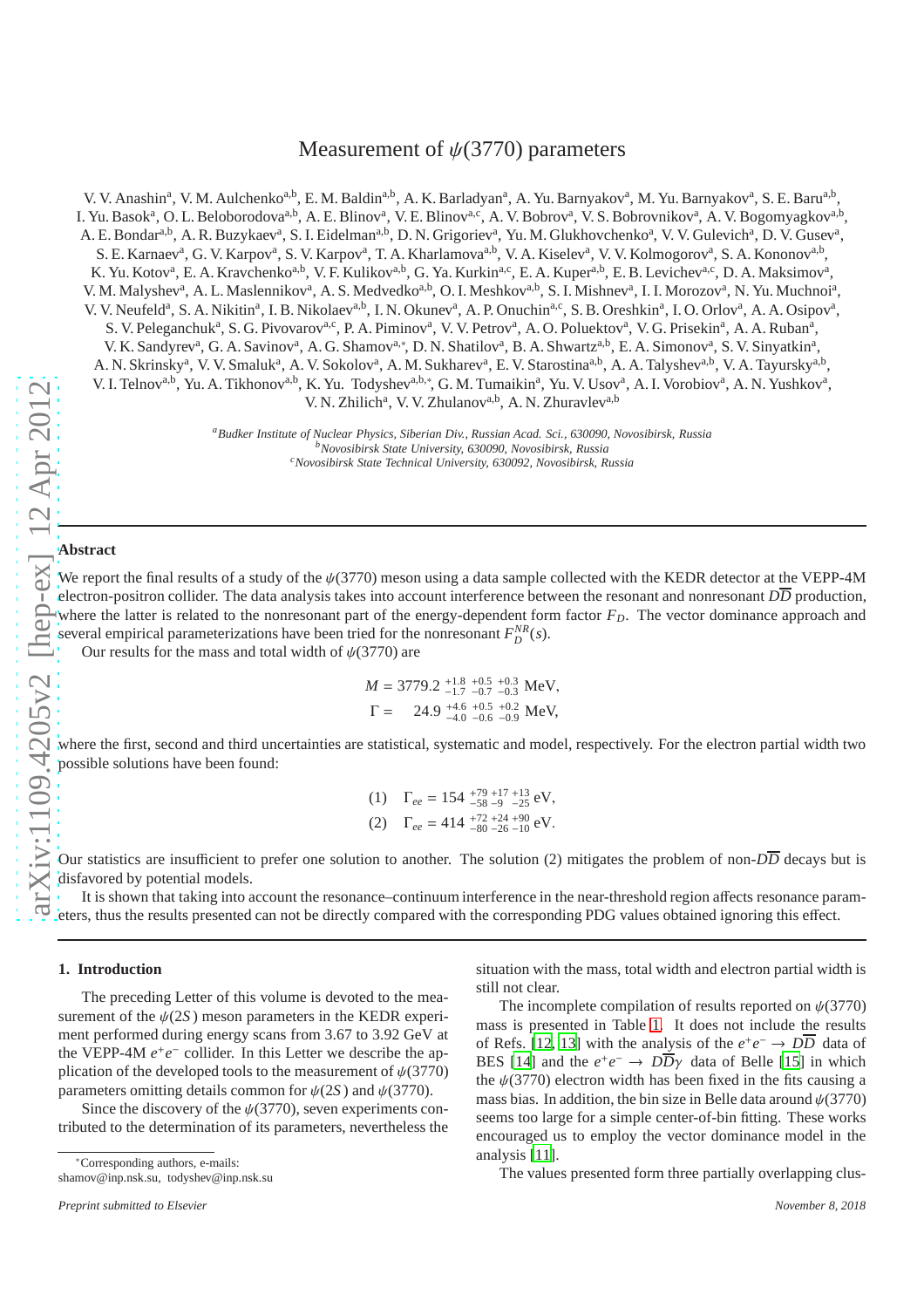ters. The first one with  $\langle M \rangle$  = 3772.5 ± 0.4 MeV comes from the analyses in which interference between resonant and nonresonant *DD* production has been ignored [\[1,](#page-9-5) [2](#page-9-6), [3,](#page-9-7) [5](#page-9-8), [6,](#page-9-9) [7](#page-9-10)]. In addition, the analyses assumed the simplest shape of nonresonant *DD*–cross section similar to that for point-like pseudoscalars in QED. The statistical uncertainty in this case is small (in [\[7\]](#page-9-10) the influence of  $\psi(4040)$  and higher  $\psi$ 's included in the analysis increases the  $\psi(3770)$  mass uncertainty). The second cluster of  $B \rightarrow D\overline{D}K$  analyses [\[4,](#page-9-11) [8,](#page-9-12) [9\]](#page-9-13) has  $\langle M \rangle$  = 3775.6 ± 2.3 MeV (the result of [\[4\]](#page-9-11) is not included because of its uncertain status). The third, highest mass, cluster is formed by the analyses account-ing for interference [\[10,](#page-9-14) [11](#page-9-4)] and gives  $\langle M \rangle$  = 3777.3 ± 1.3 MeV.

As was mentioned in Section 5.2 of the previous Letter, taking into account the resonance–continuum interference is essential for a determination of the  $\psi(3770)$  parameters. A close  $D\overline{D}$  production threshold significantly increases the importance of that. A consideration of the interference effects is one of the primary goals of this experiment<sup>[1](#page-1-1)</sup>.

If interference is ignored in a fit of the measured  $D\overline{D}$  or multihadron cross section, a bias appears in the growing continuum contribution that causes a bias in the resonance amplitude and a shift of the mass value. The signs of these effects depend on the relative position of the interference peak and dip. The  $D\overline{D}$  cross section at the threshold is fixed at zero, therefore the weights of the more distant data points in a fit are larger than those of the less distant ones. Evidence for a dip after the  $D\overline{D}$  cross section maximum is visible in all published data with large enough statistics (see, for example, Fig. 1 of Ref. [\[6\]](#page-9-9)), therefore, the artificial mass shift should be negative (undercounted events move the resonance peak to the left). That is exactly what we observe analyzing the published mass results.

If the result on mass of [\[4](#page-9-11)] is ignored, the  $\psi(3770)$  mass value obtained in *B* decays does not contradict neither to 3772.5 nor 3777.3 MeV. The interference of the resonant and nonresonant  $D\overline{D}$  yields also takes place in this case but the relation between them can differ from that in  $e^+e^-$  collisions, besides, the interference effect can be partially compensated by subtraction of the combinatorial background. Thus, the intermediate mass value does not seem surprising.

Below we briefly describe the theoretical basis of the analysis performed, enter some details concerning the analysis procedure and not covered in the preceding Letter, present the results on the  $\psi(3770)$  parameters and discuss their systematic uncertainties and model dependence.

## **2. Multihadron cross section in the vicinity of**  $\psi$ **(3770)**

A few approaches can be employed to determine the resonance parameters using a multihadron cross section data. In the Ref. [\[6](#page-9-9)] the fit of the *R* ratio was performed, in the Ref. [\[16](#page-9-15)] the efficiency–corrected cross section was analyzed. There are many different sources of multihadron events such as the  $\psi(2S)$ and  $\psi(3770)$  production, the light quark production etc., thus

<span id="page-1-0"></span>Table 1: Incomplete compilation of results on  $\psi$ (3770) mass.

| Analysis             | $M_{\psi(3770)}[\rm MeV]$ | Comments                                       |
|----------------------|---------------------------|------------------------------------------------|
| MARK-I[1]            | 3774.1<br>± 3             | $e^+e^- \rightarrow$ hadrons <sup>(a)</sup>    |
| DELCO <sup>[2]</sup> | 3772.1<br>$+2$            | $e^+e^- \rightarrow$ hadrons <sup>(a)</sup>    |
| MARK-II $[3]$        | 3766.1<br>± 2             | $e^+e^- \rightarrow$ hadrons <sup>(a)</sup>    |
| Belle [4]            | $3778.4 \pm 3.0 \pm 1.3$  | $B \to D^0 \overline{D}{}^0 K^{+(b)}$          |
| KEDR $[5]$           | $3773.5 \pm 0.9 \pm 0.6$  | $e^+e^- \rightarrow$ hadrons <sup>(c)</sup>    |
| <b>BES-II</b> [6]    | $3772.4 \pm 0.4 \pm 0.3$  | $e^+e^- \rightarrow$ hadrons <sup>(a)</sup>    |
| <b>BES-II</b> [7]    | 3772.0<br>±1.9            | $e^+e^- \rightarrow$ hadrons                   |
| Belle[8]             | $3776.0 \pm 5.0 \pm 4.0$  | $B \to D^0 \overline{D}{}^0 K^+$               |
| BaBar <sup>[9]</sup> | $3775.5 \pm 2.4 \pm 0.5$  | $B \rightarrow D D K$                          |
| BaBar [10]           | $3778.8 \pm 1.9 \pm 0.9$  | $e^+e^- \rightarrow D\overline{D}\gamma^{(d)}$ |
| <b>KEDR</b> [11]     | $3778.0 \pm 1.6 \pm 0.7$  | $e^+e^- \rightarrow$ hadrons $(c,d)$           |

(*a*) — omitted in the latest PDG edition

 $(b)$  — the result on  $\mathcal{B}(B \to D^0 \overline{D}{}^0 K^+)$  is superseded by [\[8\]](#page-9-12)

(*c*) — preliminary results reported at various conferences

(*d*) — interference between resonant and nonresonant

*DD* production is taken into account

the variation of the net detection efficiency in the whole experiment range can exceed 20% [\[17](#page-9-16)]. The calculation of the net efficiency implies knowledge of the resonance parameters and accounting for the interference effects, therefore an iterative analysis is required. In this work we fit the observed multihadron cross section not corrected for the detection efficiency which allows iterations to be avoided.

#### *2.1. Observed cross section and D-meson form factor*

In the energy range from slightly below the  $\psi(2S)$  peak to slightly above the  $D\overline{D}\pi$  threshold the variation of the light quark contribution to  $R(R_{uds})$  is small, so that the multihadron cross section observed in the experiment can be written as

<span id="page-1-2"></span>
$$
\sigma_{mh}^{\text{obs}} = \varepsilon_{\psi(2S)} \sigma_{\psi(2S)}^{RC} + \varepsilon_{J/\psi} \sigma_{J/\psi}^{RC} + \varepsilon_{\tau\tau} \sigma_{\tau\tau}^{RC} + \sigma_{uds}^{emp} + \n\varepsilon_{D^+D^-} \sigma_{D^+D^-}^{RC} + \varepsilon_{D^0\overline{D}^0} \sigma_{D^0\overline{D}^0}^{RC} + \varepsilon_{nD\overline{D}} \mathcal{B}_{nD\overline{D}} \sigma_{\psi(3770)}^{RC} + (1) \n\sigma_{D\overline{D}\pi}^{emp}
$$

where  $\sigma^{RC}$ 's are theoretical cross sections,  $\varepsilon$ 's are corresponding detection efficiencies, and  $\sigma^{emp}$ 's are terms treated empirically as described below. The *RC* superscript means that the cross section has been corrected for initial state radiation (ISR) effects,  $n\overline{D}$  stands for the direct  $\psi(3770)$  decay to light hadrons, the other (super/sub)scripts seem self-explanatory,  $\mathcal{B}_{n\overline{D}}$  is a branching fraction. All detection efficiencies explicitly entering Eq. [\(1\)](#page-1-2) can be kept energy independent with sufficient accuracy for the event selection criteria employed (see Sec. [3.1\)](#page-3-0).

The first four terms have no peculiarities in the whole energy range of the experiment, while the last four are responsible for the excess of the cross section in the  $\psi(3770)$  region.

<span id="page-1-1"></span><sup>&</sup>lt;sup>1</sup>The result of [\[5](#page-9-8)] was obtained solely to check consistency with the previous measurements.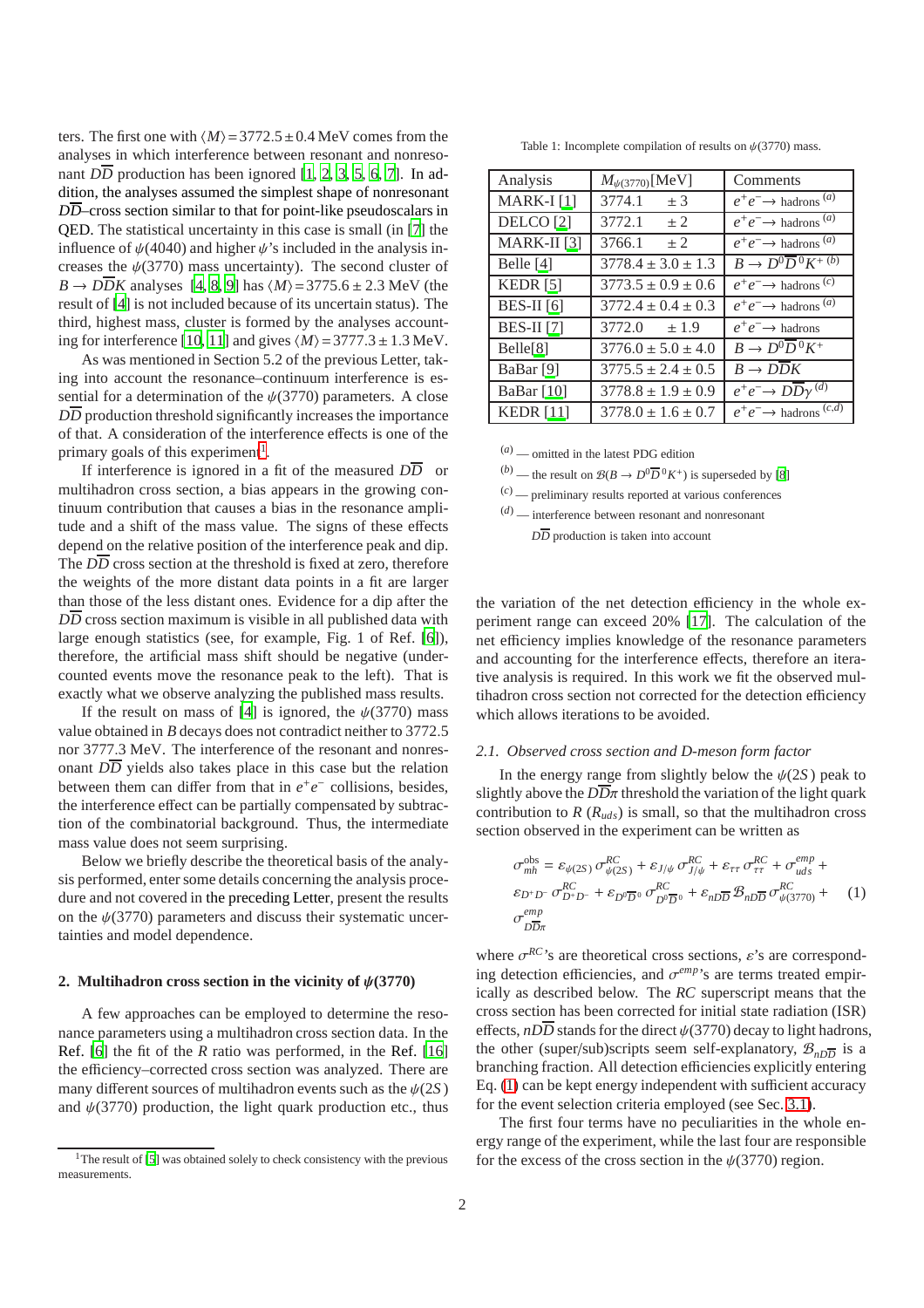The fourth term of Eq. [\(1\)](#page-1-2) corresponding to the light quark contribution can be scaled as  $1/s^{1-\delta}$  where a relatively small parameter  $\delta$  is due to the energy dependence of the detection efficiency and radiative corrections. Possible variation of *Ruds* can also contribute to  $\delta$ . This term can be easily removed from the consideration in the fit of the cross section provided that the δ value is known. The *DD*π cross section can be treated as a small correction. We took it into account using the approximately known shape and an additional fit parameter.

Calculations for  $\sigma_{\psi(2S)}^{RC}$  and  $\sigma_{\tau\tau}^{RC}$  are described in the preceding Letter, a small contribution of the  $J/\psi$  tail was calculated similarly to the  $\psi(2S)$  one, for the  $D\overline{D}$  production cross section (here and below *D* stands for  $D^+$  or  $D^0$ ) one has

$$
\sigma_{D\overline{D}}^{RC}(W) = \int z_{D\overline{D}} \left( W' \sqrt{1-x} \right) \sigma_{D\overline{D}} \left( W' \sqrt{1-x} \right) \times \mathcal{F}(x, W'^2) G(W, W') dW' dx, \tag{2}
$$

where  $\mathcal{F}(x, s)$  is the probability to lose a fraction of *s* in the initial state radiation [\[18](#page-9-17)], *G*(*W*, *W*′ ) describes a distribution of the total collision energy, which can be assumed to be Gaussian with an energy spread  $\sigma_W$ .

For the charged mode  $(D^+D^-)$  the factor  $z_{D^+D^-}$  describing the Coulomb interaction between the mesons produced [\[19\]](#page-9-18) is taken according to Sommerfeld-Sakharov [\[20,](#page-9-19) [21](#page-9-20), [22](#page-9-21)]:

$$
z_{D^+D^-} = \frac{\pi \alpha / \beta_{D^+}}{1 - \exp(-\pi \alpha / \beta_{D^+})} \times \theta(W - 2m_{D^+}).
$$
 (3)

For the neutral mode  $(D^0\overline{D}{}^0)$  there is no such interaction, thus

$$
z_{D^0\overline{D}^0} = 1 \times \theta(W - 2m_{D^0}),\tag{4}
$$

the step functions  $\theta(W - 2m_D)$  are shown explicitly to simplify some expressions below.

The cross section  $\sigma_{D\overline{D}}$  can be expressed via the form factor  $F_D$  and *D*-meson velocity in the c.m.system  $\beta_D$ :

$$
\sigma_{D\overline{D}}(W) = \frac{\pi \alpha^2}{3W^2} \beta_D^3 |F_D(W)|^2, \quad \beta_D = \sqrt{1 - 4m_D^2/W^2}.
$$
 (5)

To determine the parameters of resonances above the *DD* threshold, their amplitudes should be separated in  $F<sub>D</sub>$ :

<span id="page-2-1"></span>
$$
F_D(W) = \sum_i F_D^{R_i}(W) e^{i\phi_i} + F_D^{NR}(W), \tag{6}
$$

where  $\phi_i$  is the phase of the *i*-th resonance  $R_i$  relative to  $F_D^{NR}$ .

For the resonance with the partial widths Γ<sub>ee</sub> and Γ<sub>DD</sub> and the total width Γ(*W*), one has a Breit-Wigner amplitude

<span id="page-2-2"></span>
$$
F_D^R(W) = \frac{6\sqrt{\left(\Gamma_{ee}/\alpha^2\right)\left(\Gamma_{D\overline{D}}(W)/\beta_D^3\right)}W}{M^2 - W^2 - iM\Gamma(W)}\tag{7}
$$

(the vacuum polarization factor is included in Γ*ee*).

Considering Γ(*M*) as a nominal resonance width and introducing the sum of the branching fractions to all non-*DD* modes  $\mathcal{B}_{n\overline{D}}$ , one obtains the energy-dependent *DD* partial width

<span id="page-2-0"></span>
$$
\Gamma_{D\overline{D}}(W) = \frac{(M/W) z_{D\overline{D}}(W) d_{D\overline{D}}(W) \cdot \Gamma(M) \cdot (1 - \mathcal{B}_{nD\overline{D}})}{z_{D^0 \overline{D}^0}(M) d_{D^0 \overline{D}^0}(M) + z_{D^+ D^-}(M) d_{D^+ D^-}(M)} \tag{8}
$$

in line with the PDG prescriptions (p. 808 of Ref. [\[23\]](#page-9-22)). Here *d*<sub>*D*<sup>+</sup>*D*−</sub> and *d*<sub>*D*<sup>0</sup> $\overline{D}$ <sup>0</sup> are the Blatt-Weisskopf damping factors for a</sub> vector resonance [\[24\]](#page-9-23):

<span id="page-2-3"></span>
$$
d_{D\overline{D}} = \frac{\rho_{D\overline{D}}^3}{\rho_{D\overline{D}}^2 + 1}, \quad \rho_D = q_D R_0,
$$
\n(9)

where  $R_0$  represents the meson radius and  $q_D$  is the c.m. momentum of the meson  $q_D = \beta_D W/2$ . The partial width dependence according to Eq. [\(8\)](#page-2-0) corresponds to the approach of Ref. [\[19\]](#page-9-18). Its simplified form was used in the experiments [\[1,](#page-9-5) [2](#page-9-6), [3\]](#page-9-7). The approach is somewhat different from that employed in Refs. [\[6,](#page-9-9) [7\]](#page-9-10) by BES which does not lead to noticeable changes of the  $\psi$ (3770) parameters.

The  $D\overline{D}\pi$  cross section entering [\(1\)](#page-1-2) as a small correction can be calculated with sufficient accuracy using

<span id="page-2-5"></span>
$$
\sigma_{D\overline{D}\pi}(W) = \frac{\pi \alpha^2}{3W^2} \beta_{D\overline{D}\pi}^3 \left| F_{D\overline{D}\pi} \right|^2,
$$
\n
$$
\beta_{D\overline{D}\pi} = \sqrt{(1 - (m_{D^*} + m_D)^2 / W^2)(1 - (m_{D^*} - m_D)^2 / W^2)}.
$$
\n(10)

The quantity  $F_{D\overline{D}\pi}$  is treated as a fit parameter.

## <span id="page-2-4"></span>*2.2. Nonresonant D-meson form factor*

The nonresonant part of the form factor can be written as

$$
F_D^{NR}(W) = \frac{1}{|1 - \Pi_0(W)|} f_D(W)
$$
 (11)

with  $f_D(W) = 1$  for point-like particles. Here  $\Pi_0$  is the vacuum polarization operator except the contributions of all resonances which are written separately in  $(6)$ . We remind that the full polarization operator is calculated using the total cross section of  $e^+e^-$  → *hadrons* that already includes all resonances, therefore use of the full operator  $\Pi$  instead of  $\Pi_0$  in the nonresonant amplitude leads to double counting of the resonances and thus incorrect values of the leptonic widths (see also the discussion in Sec. 5.3 of the preceding Letter).

There are no precise theoretical predictions for  $F_D^{NR}(W)$ . The model-independent result can be obtained using the expansions of Re  $F_D^{NR}(W)$  and Im  $F_D^{NR}(W)$  at the point  $W = M$  with the coefficients free in the fit. Our statistics are not sufficient for that, thus we have to rely on some model or use a pure empirical approach as in Ref. [\[10\]](#page-9-14) by BaBar also taking into account the resonance–continuum interference.

The most certain prediction of the form factor can be obtained with an application of the Vector Dominance Model (VDM) to charm production. Standard VDM assumes that the inclusive cross section  $e^+e^- \to hadrons$  at low energy is saturated by the interfering contributions of the limited number of vector mesons. A similar assumption can be accepted for the inclusive  $e^+e^- \rightarrow c\overline{c}$  cross section and its exclusive modes such as  $e^+e^- \to D\overline{D}$ . The VDM–like analysis of the *R* ratio in the energy range of  $W = 3.7 \div 5$  GeV has been performed by BES in Ref. [\[7](#page-9-10)], where the light quark contribution *Ruds* was calculated using pQCD. The work cited accounts for  $\psi(3770)$ ,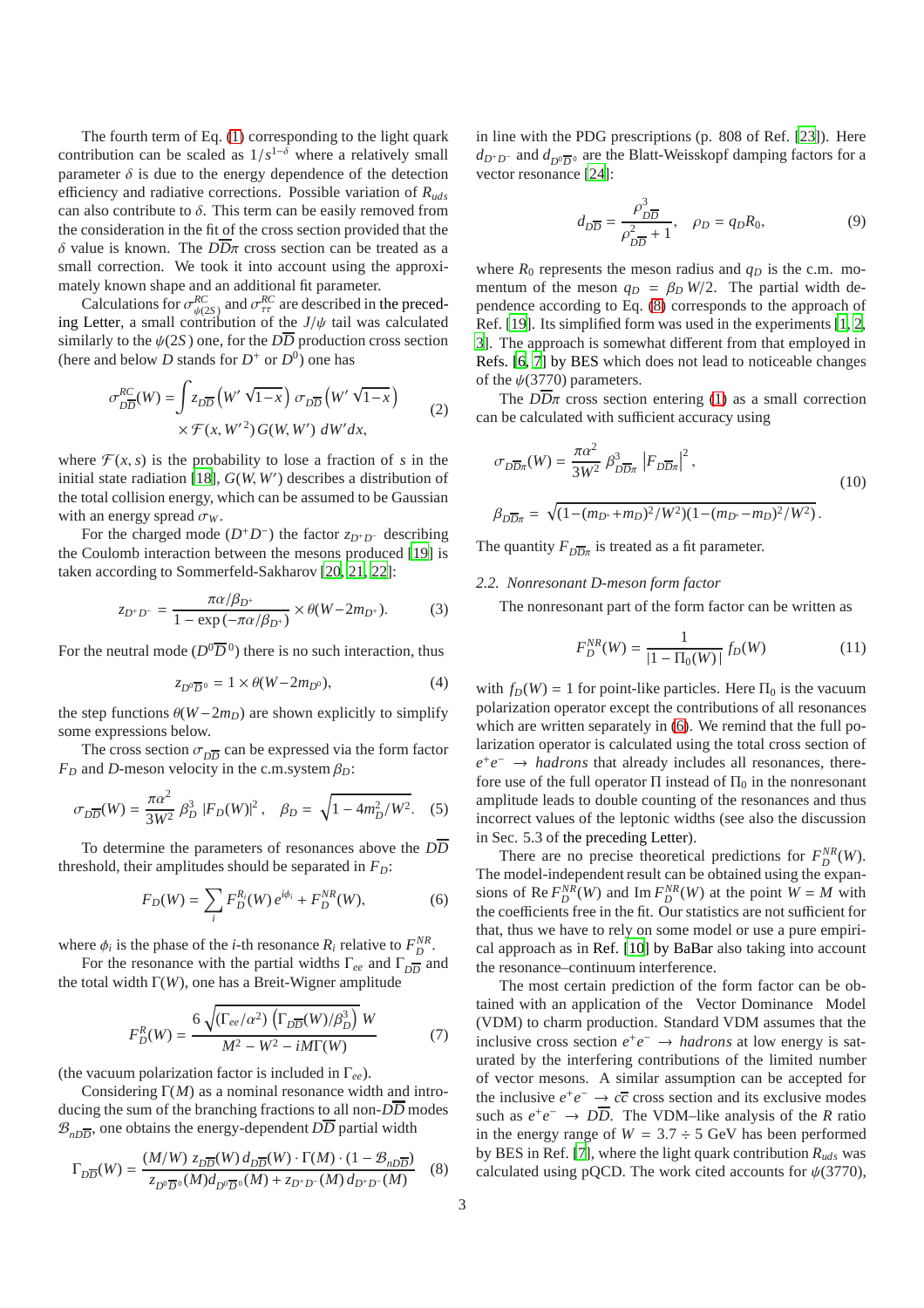$\psi$ (4040),  $\psi$ (4160) and  $\psi$ (4415) resonances but does not account for a possible contribution of  $\psi(2S)$  decays to  $D\overline{D}$  above the threshold. Studies of this contribution Refs. [\[12,](#page-9-0) [13](#page-9-1)] include a theoretical consideration and some analysis of the *DD* cross section measured by BES as well as by BELLE. In this work we employ VDM in a simplified form

<span id="page-3-1"></span>
$$
F_D^{NR}(W) = F_D^{\psi(2S)}(W) + F_0,\tag{12}
$$

where  $F_0$  is a real constant representing the contributions of the  $\psi$ (4040) and higher  $\psi$ 's. The  $\psi$ (2*S*) contribution to the  $\overline{DD}$  form factor  $F_D^{\psi(2S)}$  was calculated using Eq. [\(7\)](#page-2-2) with the  $D^0\overline{D}^0$  and  $D^+D^-$  partial widths defined similarly to Eq. [\(8\)](#page-2-0) with a specific value of the effective radius  $R_0$ . The value of  $\Gamma_{\overline{R}}^{\psi(2S)}$  $\frac{\partial \psi(2S)}{\partial \overline{D}}(M_{ref}) = \Gamma_{D^+ D^-}^{\psi(2S)}(M_{ref}) + \Gamma_{D^0 \overline{D}^0}^{\psi(2S)}(M_{ref})$  at some reference point  $M_{ref}$ , as well as the constant  $\bar{F}_0$ , should be obtained from the data fit ( $M_{ref}$  = 3778 MeV was used). The partial width ratio Γ ψ(2*S* )  $\frac{\psi(2S)}{D^0 D^0} / \Gamma_{D^+ D^-}^{\psi(2S)}$  is presumably close to that of  $\psi(3770)$ .

To evaluate the model dependence of the  $\psi(3770)$  parameters we tried a few nonresonant form factor parameterizations, which do not assume vector dominance. The most popular empirical parameterization is probably exponential:

$$
f_D = \exp(-q_D^2/a^2),
$$

where  $q<sub>D</sub>$  is the c.m. momentum [\[25\]](#page-9-24). It is well motivated far above the threshold but has few parameters to describe the low energy region. Instead of it we used

<span id="page-3-3"></span>
$$
f_D = -\frac{g_q}{(1 + a_q q_D^2 + b_q q_D^4)^n} \qquad (n = 0.5, 1).
$$
 (13)

The minus sign is chosen to match the  $\psi(2S)$  dominance expectations. In the case  $n = 0.5$ ,  $b_q = 0$ , the nonresonant cross section acquires the Blatt-Weisskopf factor [\(9\)](#page-2-3) with  $R_0 = a_q$ . The case  $n = 1$  corresponds to a more rapid form factor fall. Use of two parameters  $a_q$  and  $b_q$  allows us to take into account in the limited energy range the increase of the *DD* cross section described by the *G*(3900) structure in the Ref. [\[10\]](#page-9-14). Alternatively, the dependence on *W*−*m<sup>D</sup>*

<span id="page-3-4"></span>
$$
f_D = -\frac{g_W}{1 + a_W(W - 2m_D) + b_W(W - 2m_D)^2}
$$
 (14)

and combined dependences

<span id="page-3-5"></span>
$$
f_D = -\frac{g_{qW}}{(1 + a_{qW}(W - 2m_D) + b_{qW} q_D^2)^n}
$$
 (15)

were considered.

To check validity of the  $\psi(2S)$  domination hypothesis in Eq. [\(12\)](#page-3-1) the following parameterizations were used:

<span id="page-3-6"></span>
$$
f_D = \frac{g_m}{a_m - W} \left( 1 + \frac{i b_m \beta_D^n}{a_m - W} \right) \quad (n = 0, 1, 3), \quad (16)
$$

where  $\beta_D$  is the *D*–meson velocity. They are expansions of the Breit-Wigner amplitude with the mass *a<sup>m</sup>* treated as a free parameter, the values of *n* correspond to different assumptions on Γ(*W*) dependence. In case of ψ(2*S* ) dominance the fitted value of  $a_m$  would be close to  $M_{\psi(2S)}$ .

## <span id="page-3-0"></span>**3. Data analysis**

#### *3.1. Detection e*ffi*ciency determination*

To perform a fit of the observed multihadron cross section with Eq. [\(1\)](#page-1-2), it is necessary to know six detection efficiencies explicitly entering the equation and the detection efficiency ε*uds* implicitly contained in the term  $\sigma_{uds}^{emp}$  related to the continuum light quark production. They were determined from Monte Carlo simulation. The efficiency  $\varepsilon_{n\overline{DD}}$  enters Eq. [\(1\)](#page-1-2) in the product with the non-*DD* branching fraction  $\mathcal{B}_{n\overline{D}}$ , which is rather uncertain. That allows one to assume  $\varepsilon_{nD\overline{D}} \approx \varepsilon_{\psi(2S)}$ .

The event selection criteria, which are different for 2004 and 2006 scans, and the procedure of the detection efficiency determination for the  $\psi(2S)$  decay simulation are described in detail in the preceding Letter. The tuned version of the BES generator [\[26\]](#page-9-25) was employed to the obtained  $\psi(2S)$  detection efficiency in the vicinity of the peak. The same version of the generator with parameters optimal for  $\psi(2S)$  simulation was used to simulate the  $\psi(2S)$  and  $J/\psi$  tails and the continuum *uds* production. To simulate  $e^+e^- \rightarrow D\overline{D}$  events,  $D\overline{D}$  pairs were first generated with the proper angular distribution. Decays of *D* mesons were simulated using the routine *LU2ENT* of the *JETSET* 7.4 package [\[27\]](#page-9-26). The decay tables of *JETSET* were updated according to those of the PDG review [\[23](#page-9-22)].

Table 2: Detection efficiency for the processes of interest and its variation in the experiment energy range ∆*W* ≈ 200 MeV.

<span id="page-3-2"></span>

| Process                    | $\varepsilon_{2004}$ | $\varepsilon_{2006}$ | $\Delta \varepsilon / \varepsilon$ , % |
|----------------------------|----------------------|----------------------|----------------------------------------|
| $D^+D^-$                   | $0.75 \pm 0.02$      | $0.84 \pm 0.02$      | $+1.0 \pm 0.3$                         |
| $D^{0} \overline{D}{}^{0}$ | $0.74 \pm 0.02$      | $0.81 \pm 0.02$      | $+1.0 \pm 0.3$                         |
| $\psi(2S)$                 | $0.63 \pm 0.01$      | $0.72 \pm 0.01$      | $-0.1 \pm 0.1$                         |
| $J/\psi$                   | $0.50 \pm 0.02$      | $0.60 \pm 0.02$      | $-0.2 \pm 0.1$                         |
| uds                        | $0.55 \pm 0.02$      | $0.69 \pm 0.02$      | $+2.1 \pm 0.5$                         |

The detection efficiencies for the processes of interest and their energy variations are presented in Table [2.](#page-3-2) The systematic uncertainties of the efficiencies  $\varepsilon_{J/\psi}$  and  $\varepsilon_{uds}$  were estimated by variation of JETSET parameters preserving the mean value of the charged multiplicity. The systematic uncertainties on  $\varepsilon_{D^+D^-}$ and  $\varepsilon_{D^0\overline{D}^0}$  were found modifying the decay branching fractions of *D*–mesons within uncertainties quoted in the PDG tables.

#### <span id="page-3-7"></span>*3.2. Fitting of data*

The observed multihadron cross section was fitted as a function of *W* with the expression [\(1\)](#page-1-2) using some assumptions about the behaviour of the nonresonant form factor  $F_D^{NR}$ . The details on the likelihood calculation can be found in the preceding Letter. The following additional constraint was applied

$$
\left| \frac{F_{D^+}^{NR}(W_{ref})}{F_{D^0}^{NR}(W_{ref})} \right|^2 = \frac{\sigma_{D^+D^-}(W_{ref})}{\sigma_{D^0\overline{D}^0}(W_{ref})} = r_{\omega}^+ \,, \tag{17}
$$

with the reference mass  $W_{ref} = 3773 \text{ MeV}$  not far from the observed cross section maximum. The value  $r_{\text{+}}^{\text{00}} = 0.776_{-0.025}^{+0.028}$  [\[28](#page-9-27)]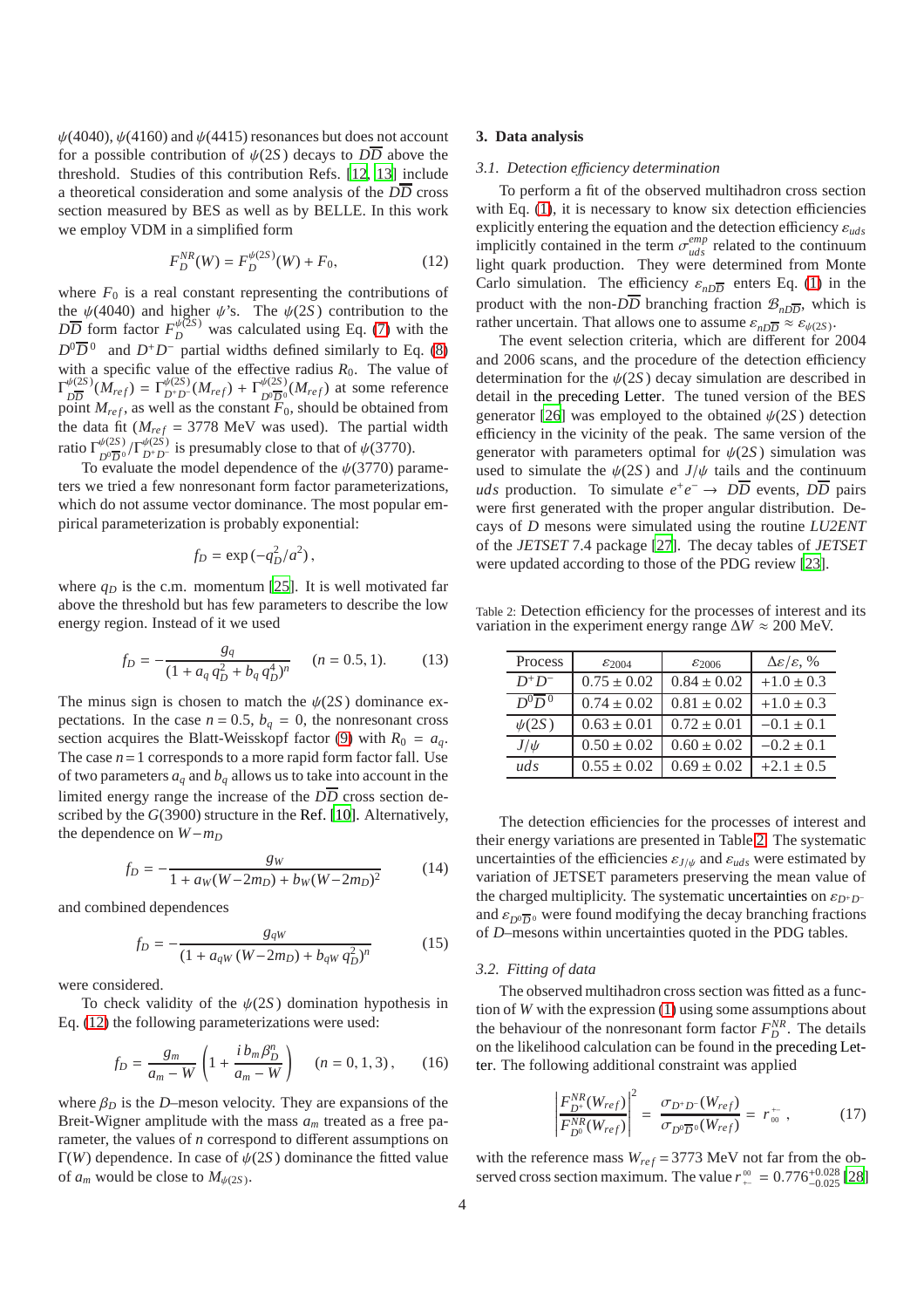was used. The world average values were also used for the *J*/ψ mass, total and electronic width. The total width of  $\psi(2S)$  was fixed at the value of  $296 \pm 9$  keV obtained in the preceding Letter. The meson radii of Eq. [\(9\)](#page-2-3) were fixed at 1 fm and 0.75 fm for  $\psi(3770)$  and  $\psi(2S)$ , respectively (Refs. [\[29,](#page-9-28) [30,](#page-9-29) [31](#page-9-30)]). Since the experimental results on the non- $D\overline{D}$  fraction of  $\psi(3770)$  decays  $\mathcal{B}_{n\overline{D}}$  are controversial and theory expects it to be small, we performed the fits with  $\mathcal{B}_{n\overline{D}} = 0$  and 0.16 and assigned variation of the parameters to the systematic uncertainties.

The light quark contribution was parameterized as

<span id="page-4-1"></span>
$$
\sigma_{uds}^{emp} = \varepsilon_{uds} \left( 1 + \delta_{uds}^{RC} \right) \overline{R}_{uds} \left( \frac{M_{\psi(2S)}^2}{s} \right)^{1-\delta} \sigma_{\mu\mu}^B(M_{\psi(2S)}) \,, \quad (18)
$$
PSfrag replacements

where  $\delta_{uds}^{RC}$  is a radiative correction of about 0.12,  $\overline{R}_{uds}$  is a light quark contribution to the *R* ratio averaged over the experiment energy range and  $\sigma_{\mu\mu}^{B}$  in a Born level dimuon cross section. The values of  $\delta_{uds}^{RC}$  and  $\varepsilon_{uds}$  are constants corresponding to  $W = M_{\psi(2S)}$ . The parameter  $\delta$  was fixed at  $0.187 \pm 0.046$ with the uncertainties dominated by that of the detection efficiency variation presented in Table [2.](#page-3-2) The detailed discussion can be found below in Sec. [4.4.](#page-7-0)

A simultaneous fit of three scans has been performed. Each scan has its own free parameters (the energy spread  $\sigma_W$  and  $\overline{R}_{uds}$ ) and has other free parameters common for all three scans. Among them are the mass  $M_{\psi(2S)}$ , the product of the electron width and the branching fraction of its decay to hadrons Γ*ee*×  $\mathcal{B}_{\text{hadr}}$  for  $\psi(2S)$ ; the mass *M*, the total width Γ, the electron width Γ*ee* and the interference phase φ for ψ(3770). The *DD*π contribution was tuned using the free parameter  $F_{D\overline{D}\pi}$ . The nonresonant form factor has been controlled by either the free parameters  $\Gamma_{\overline{2D}}^{\psi(2S)}$  $\frac{\partial \psi(z)}{\partial \overline{D}}$  (*M<sub>ref</sub>*) (the  $\psi(2S)$  partial width above the *DD* threshold) and  $F_0$  (constant term of the form factor) or by three parameters *g*, *a*, *b* defined in Eqs. [\(13\)](#page-3-3), [\(14\)](#page-3-4), [\(15\)](#page-3-5) and [\(16\)](#page-3-6). The last but not least free parameter was the interference phase  $\phi$ . The total number of free parameters was either 15 or 16.

The parameters controlling the nonresonant form factor behaviour have strongly correlated asymmetric statistical errors. Instead of them we present below the value of the nonresonant  $D\overline{D}$  cross section at the resonance peak  $\sigma_{DE}^{NR}$  $\frac{NR}{DD}(M)$  and its error obtained in fits with modified sets of free parameters (e.g., the  $(F_0, \Gamma^{\psi(2S)}_{\overline{D}})$  $\frac{\psi(2S)}{D\overline{D}}$ ) pair was replaced with the  $(F_0, \sigma_{D\overline{D}}^{NR})$  $\frac{NR}{DD}$  one).

The observed multihadron cross section for the scans is presented in Fig. [1.](#page-4-0) The curve represents the vector dominance fit. The resulting values of  $\psi(2S)$  parameters agree very well with those obtained fitting the narrow energy range around  $\psi(2S)$ (previous Letter). The difference in the mass values is 2 keV, the variation of the  $\Gamma_{ee} \times \mathcal{B}_h$  product is about 0.3%. As a consistency check, we estimate  $\overline{R}_{uds}$  for the three scans. The fitted values are  $2.33 \pm 0.10$ ,  $2.25 \pm 0.09$  and  $2.31 \pm 0.06$ . The weighted  $\overline{R}_{uds} = 2.300 \pm 0.046 \pm 0.108 (\chi^2/N_{DoF} = 0.49/2)$  agrees well with a similar value  $2.262 \pm 0.122$  published by BES in Ref. [\[32\]](#page-9-31) and does not contradict to the result of the BES mea-surement [\[33\]](#page-9-32):  $R = 2.14 \pm 0.01 \pm 0.07$  at  $W = 3.65$  GeV.

The excess of the multihadron cross section in the  $\psi(3770)$ region is shown in Fig. [2.](#page-5-0) To calculate the excess, the terms

 $\sigma^{obs}$ mh , nb



<span id="page-4-0"></span>Figure 1: The observed multihadron cross section as a function of the c.m. energy for the three scans. The curves are the results of the vector dominance fit. The detection efficiencies and the energy spreads for the scans differ.

1–4 of Eq. [\(1\)](#page-1-2) obtained by the vector dominance fit were subtracted from the measured cross section at each point, the residuals were corrected for the detection efficiency calculated by weighting the fit terms 5–8. These terms of the fits are presented with the curves. The ignored-interference fit and the fits with the anomalous line shapes from Ref. [\[16\]](#page-9-15) are presented for comparison.

## *3.3. On ambiguity of resonance parameters*

It is known that for two interfering resonances the ambiguity can appear in the resonance amplitudes and the interference phase. A detailed study of that issue can be found in Ref. [\[34\]](#page-9-33). In the case of two resonances with constant widths complete degeneration occurs: one obtains the identical cross sections for two combinations of the amplitudes and phase at the same values of the mass and width.

For the energy-dependent widths there is no complete degeneration, however, the likelihood function has local maxima on the amplitude-phase plane at slightly different mass and width values. A similar situation occurs when a resonance interferes with a varying continuum.

In our case the typical difference in equivalent  $\chi^2$  values of the two local minima is very small,  $-2\Delta \ln(L) \approx 0.02$ , thus a certain solution can not be chosen. The variation of mass and width for possible solutions is small and neglected below.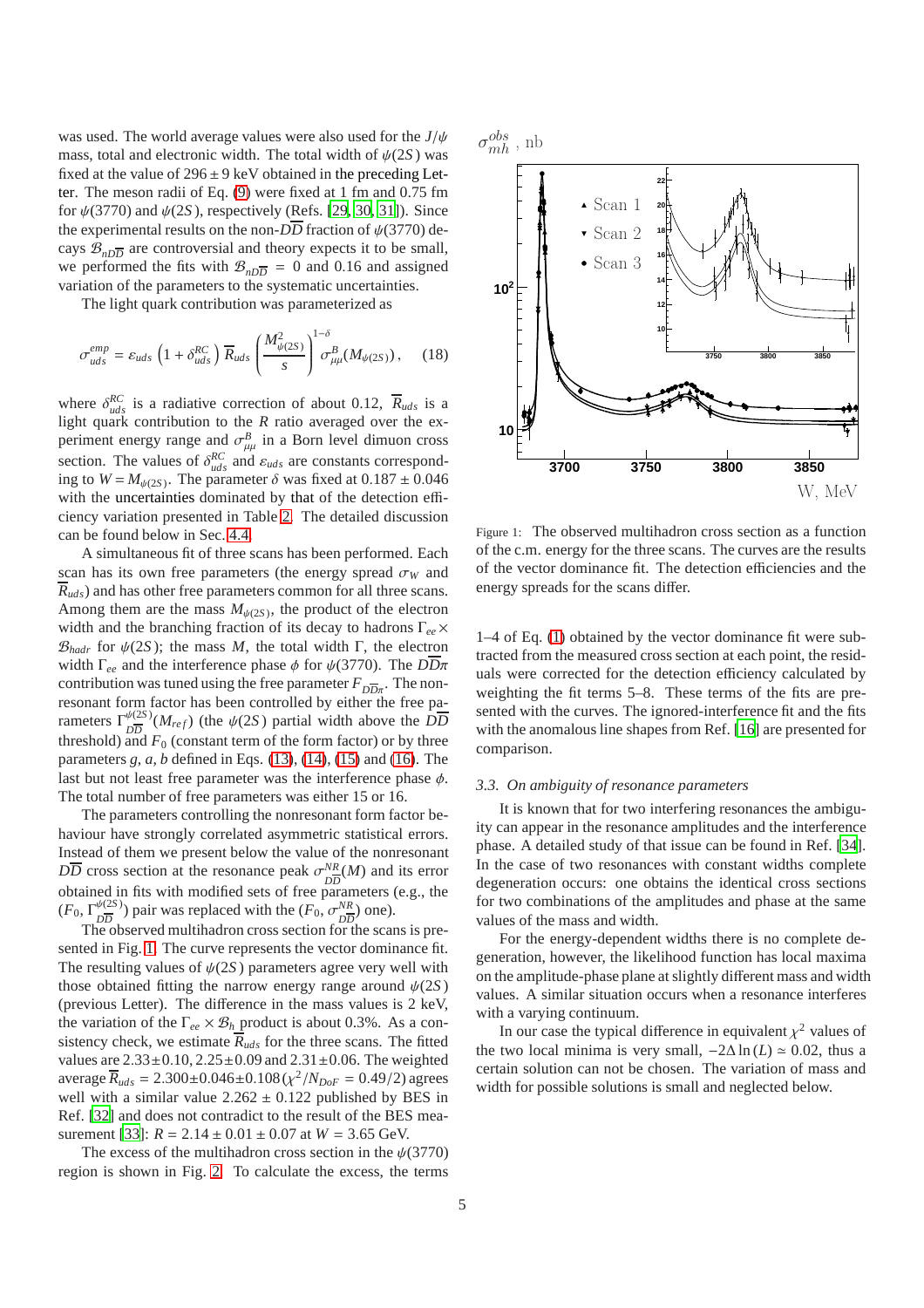

<span id="page-5-0"></span>Figure 2: Excess of the multihadron cross section in the  $\psi$ (3770) region. The curves show relevant parts of the fits. The error bars correspond to the uncertainty of the measured multihadron cross section. All data are corrected for the detection efficiency which is different in the three scans. See the detailed explanation in the text.



<span id="page-5-2"></span>Figure 3: Excess of the multihadron cross section in the  $\psi(3770)$ region. Solid and short-dashed curves correspond to two VDM solutions. Resonant and non-resonant parts are presented separately.

#### **4. Results of analysis**

#### *4.1.* ψ(3770) *parameters assuming vector dominance*

In Table [3](#page-6-0) we compare the  $\psi(3770)$  parameters obtained under the assumption of  $\psi(2S)$  dominance in the nonresonant form factor for two possible solutions with those extracted from

the ignored-interference fit and the current world average values. The small corrections to residual background given below in Table [5](#page-7-1) of Sec. [4.3](#page-7-2) are not applied to results of the fit. The continuum  $D\overline{D}$  cross section  $\sigma_{DE}^{NR}$  $\frac{NR}{DD}$  is given without the radiative correction factor of about 0.75. The values of the mass and the electron width for the ignored-interference fit are in good agreement with the world average ones, while the value of the total width deviates from the average one by 1.5 standard deviation. That is probably due to the statistical fluctuation that occurred at the three points of the first scan (see Fig. [2\)](#page-5-0).

Taking into account the resonance–continuum interference in *DD* production improves the chi-square of the fits from 91.1/ 73 to 74.8/71. The phase of the  $\psi(3770)$  amplitude relative to the nonresonant form factor is about 171 and 240 degrees for the first and second solution, respectively. The nonresonant form factor has a negative real part and a small imaginary one. At the  $\psi(3770)$  peak  $\psi(2S)$  contributes approximately 70% to the total value of the nonresonant form factor. If the resonancecontinuum interference is ignored, the total width is not substantially affected, however, the mass shift of about -6.0 MeV appears as well as dramatical change of the value and error of the electron width. The nonresonant  $D\overline{D}$  cross section in this case is underestimated as was discussed in the introduction.

A large splitting of the Γ*ee* values is expected in the nearthreshold region. Let us illustrate that with an example of the area method of the Γ*ee* determination discussed soon after the  $J/\psi$  discovery [\[35\]](#page-9-34). The electron width is proportional to the area under the resonance curve

$$
\Gamma_{ee} = k \frac{M^2}{6\pi^2} \int \sigma_{res}(W)dW \tag{19}
$$

(the coefficient  $k$  is equal to unity for the energy-independent total width), therefore the following expression can be obtained in absence of radiative corrections for the case when the continuum cross section is small compared to the resonant one:

<span id="page-5-1"></span>
$$
\Gamma_{ee}^{\text{i.i.}} \approx \Gamma_{ee} \left( 1 + \frac{\alpha}{3} \sqrt{\frac{R_{C}(M)}{B_{ee}}} \sin \phi \right) + \frac{2\alpha \sqrt{B_{ee}}}{3\pi} M \cos \phi \times k \int \frac{(W - M) \sqrt{\Gamma(M)\Gamma(W)} \sqrt{R_{C}(W)}}{(W - M)^{2} + \Gamma(W)^{2}/4} \frac{dW}{W}.
$$
\n(20)

Here  $\alpha$  is the fine structure constant,  $R_C$  is the continuum contribution to *R*,  $B_{ee}$  – the  $e^+e^-$  branching fraction and  $\phi$  is the interference phase. The continuum cross section  $\propto (\sqrt{R_{\rm C}})^2$  is neglected.

The left part of [\(20\)](#page-5-1) corresponds to the area under the measured curve (Γ*ee* is obtained ignoring the interference), the right part has three terms corresponding to the area under the resonance curve itself (the true Γ*ee*), the curve due to the imaginary part of the resonance amplitude (it is also proportional to Γ*ee*) and the area of the interference wave due to the real part of the amplitude.

Far enough from the threshold,  $R_C$  and  $\Gamma(W)$  are almost constant and the integral is suppressed proportionally to Γ/*M*. However, for a varying  $R_C$  and an asymmetric  $\Gamma(W)$  near the threshold, it grows up to  $0.02 \div 0.15 \sqrt{R_{\rm C}(M)}$  depending on the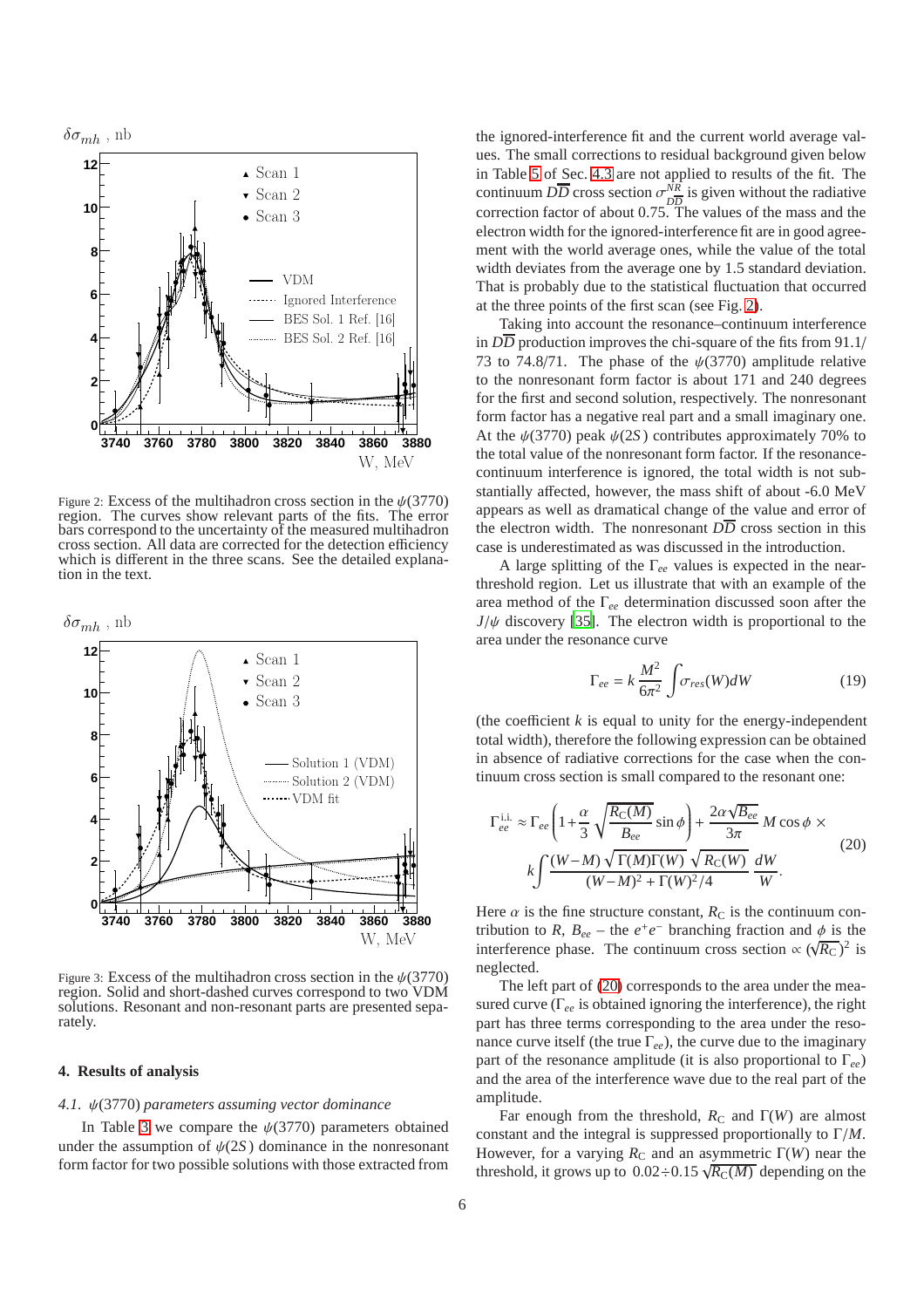| Solution | $M$ , MeV              | Γ, MeV               | $\Gamma_{ee}$ , eV | $\phi$ , degrees         | $\Gamma_{D\overline{D}}^{\psi(2S)}$ , MeV | $F_{0}$              | $\sigma_{\overline{DD}}^{NR}$ , nb | $P(\chi^2)$ ,% |
|----------|------------------------|----------------------|--------------------|--------------------------|-------------------------------------------|----------------------|------------------------------------|----------------|
|          | $3779.3_{-1.7}^{+1.8}$ | $25.3^{+4.4}_{-3.9}$ | $160^{+78}_{-58}$  | $170.7 \pm 16.7$         | $12.9^{+18.5}_{-11.8}$                    | $-4.8^{+3.0}_{-3.6}$ | $1.83 \pm 0.96$                    | 35.7           |
|          | $3779.3^{+1.8}_{-1.6}$ | $25.3^{+4.6}_{-4.0}$ | $420^{+72}_{-80}$  | $239.6 \pm 8.6$          | $11.5^{+16.5}_{-10.5}$                    | $-4.9^{+3.3}_{-3.7}$ | $1.71 \pm 0.86$                    | 35.7           |
| i.i.     | $3773.3 \pm 0.5$       | $23.3^{+2.5}_{-2.2}$ | $249^{+25}_{-22}$  | $\overline{\phantom{a}}$ |                                           |                      | $0.07^{+0.09}_{-0.07}$             | 7.5            |
| PDG [23] | $3772.92 \pm 0.35$     | $27.3 \pm 1.0$       | $265 \pm 18$       | $\overline{\phantom{a}}$ |                                           |                      | $\overline{\phantom{a}}$           |                |

<span id="page-6-0"></span>Table 3:  $\psi(3770)$  fit results for the vector dominance compared to the ignored-interference case.

<span id="page-6-1"></span>Table 4:  $\psi$ (3770) fits results for alternative assumptions on the nonresonant form factor  $f<sub>D</sub>$ .

| Model        | Mass, total width and $P(\chi^2)$ |                      |                | Solution 1 (smaller $\phi$ ) |                    |                                   | Solution 2 (larger $\phi$ )                                                                  |                    |                                    |
|--------------|-----------------------------------|----------------------|----------------|------------------------------|--------------------|-----------------------------------|----------------------------------------------------------------------------------------------|--------------------|------------------------------------|
| Equation     | $M$ , MeV                         | $\Gamma$ , MeV       | $P(\chi^2)$ ,% | $\phi$ , degrees             | $\Gamma_{ee}$ , eV | $\sigma_{\overline{D}}^{NR}$ , nb | $\phi$ , degrees                                                                             | $\Gamma_{ee}$ , eV | $\sigma_{\overline{DD}}^{NR}$ , nb |
| $(13)$ n=1   | $3779.1^{+2.0}_{-1.6}$            | $24.4^{+5.0}_{-3.6}$ | 32.7           | $167.6 \pm 16.0$             | $146^{+66}_{-48}$  |                                   | $1.82 \pm 0.76$ 243.1 $\pm$ 9.5                                                              | $417^{+75}_{-65}$  | $1.76 \pm 0.73$                    |
| $(13)$ n=0.5 | $3779.0^{+1.7}_{-1.6}$            | $25.5^{+3.0}_{-3.5}$ | 33.1           | $172.2 \pm 17.3$             | $172^{+241}_{-66}$ |                                   | $1.59 \pm 0.86$ 241.0 $\pm$ 15.6                                                             | $418^{+76}_{-65}$  | $1.55 \pm 0.66$                    |
| (14)         | $3779.0^{+2.1}_{-1.9}$            | $24.4^{+5.1}_{-3.7}$ | 32.7           | $167.5 \pm 21.3$             | $145^{+83}_{-49}$  |                                   | $2.09 \pm 0.87$ 243.1 $\pm$ 9.5                                                              | $418^{+76}_{-74}$  | $2.02 \pm 0.86$                    |
| $(15)$ n=1   | $3779.0^{+2.0}_{-1.7}$            | $24.4^{+5.1}_{-3.7}$ | 32.7           | $167.4 \pm 20.4$             | $145^{+68}_{-49}$  |                                   | $2.14 \pm 0.88$ 243.0 ± 9.6                                                                  | $422^{+75}_{-74}$  | $2.07 \pm 0.86$                    |
| $(15)$ n=0.5 | $3779.0^{+1.7}_{-1.6}$            | $25.2^{+4.2}_{-2.8}$ | 33.1           | $172.2 \pm 21.6$             | $171^{+68}_{-65}$  |                                   | $1.81 \pm 0.88$ 241.3 $\pm$ 11.9                                                             | $419^{+75}_{-68}$  | $1.76 \pm 0.85$                    |
| $(16)$ n=0   | $3779.6 \pm 2.0$ $25.3 \pm 6.6$   |                      | 31.9           | $200.4 \pm 14.7$             | $137 \pm 87$       | $2.20 \pm 0.93$                   | $\left[230.3 \pm 33.0\right]$ 461 $\pm 73$ $\left[2.47 \pm 1.37\right]$                      |                    |                                    |
| $(16)$ n=1   | $3779.6 \pm 1.9$ $25.3 \pm 6.3$   |                      | 31.8           |                              |                    |                                   | $176.1 \pm 16.6$ $154 \pm 113$ $2.14 \pm 0.91$ $239.4 \pm 14.7$ $433 \pm 74$ $1.96 \pm 0.96$ |                    |                                    |
| $(16)$ n=3   | $3779.1 \pm 1.7$ $25.2 \pm 4.4$   |                      | 32.9           | $126.0 \pm 15.8$             |                    |                                   | $139 \pm 88$   $1.89 \pm 0.90$   $282.0 \pm 16.9$   $501 \pm 89$   $2.54 \pm 0.91$           |                    |                                    |

assumptions about the energy dependence of  $\Gamma$  and  $R_C$ . The closeness to the threshold increases the influence of the interference effects by an order of magnitude. The coefficient preceding  $\cos \phi$  in Eq.[\(20\)](#page-5-1) is about 18 keV in the  $\psi(3770)$  case, the fits give  $R_C(M) \approx 0.3$  with a 40÷50% statistical uncertainty. Together these circumstances make the area method inapplicable to  $\psi(3770)$ . A fit of the cross section is obviously not so sensitive to taking interference into account, nevertheless a splitting of about 260 eV in Table [3](#page-6-0) does not seem surprising.

The resonant and continuum cross sections for the two VDM solutions are presented in Fig. [3.](#page-5-2) The choice of the true solution is essential for determination of the non- $D\overline{D}$  branching fraction of  $\psi(3770)$ . At the c.m. energy of 3773 MeV the resonance cross section of  $3.8^{+1.9}_{-1.4}$  nb for the first solution and  $9.9^{+1.7}_{-1.9}$  nb for the second one should be compared with the non- $D\overline{D}$  cross section, which is  $1.08 \pm 0.40 \pm 0.15$  nb according to BES [\[36](#page-9-35)] and  $-0.01 \pm 0.08_{-0.30}^{+0.41}$  according to CLEO [\[37](#page-9-36)]. The branching fraction of about 28% for the first solution seems unreasonable, however, that can not be considered as a strong argument in favor of the second solution until improvement in the non-*DD* cross section accuracy.

## *4.2. Model dependence of results*

To evaluate the model dependence of the  $\psi(3770)$  parameters and to check the validity of the vector dominance approach,

the fits were performed with the alternative assumptions about the nonresonant form factor  $f_D(W)$  described in Sec. [2.2.](#page-2-4) The results of the fits are presented in Table [4.](#page-6-1) A few other assumptions were also tried.

The amplitude-phase ambiguity was found in all cases considered. For each fit we assigned the number 1 to the solution with a smaller phase value, while the alternative solution got the number 2. The electron width for the first solution was always smaller than that of the second one and the values for two clusters did not overlap.

The results obtained assuming  $q^2$  dependence of the nonresonant form factor as in Eq.[\(13\)](#page-3-3) almost coincide with those for *W*−*m<sup>D</sup>* and mixed dependence in Eq. [\(14\)](#page-3-4) and [\(15\)](#page-3-5) because of the relatively narrow energy range of the experiment.

The mass parameter  $a_m$  of the parameterizations of Eq. [\(16\)](#page-3-6)  $n = 0, 1, 3$  lies between the  $\psi(2S)$  mass and the *DD* threshold confirming the  $\psi(2S)$  dominance. Accepting that the  $\psi(3770)$ parameters corresponding to the vector dominance model are the most reliable, we derive the following estimates for the model dependence:  $\delta M = {}^{+0.3}_{-0.3}$  MeV,  $\delta \Gamma = {}^{+0.2}_{-0.9}$  MeV for both solutions and  $\delta\Gamma_{ee} = \frac{+13}{-25} \left( \frac{+90}{-10} \right)$  eV,  $\delta\sigma_{D\overline{D}}^{NR} = \frac{+0.4}{-0.2} \left( \frac{+0.8}{-0.2} \right)$  nb for solutions 1 (2), respectively. The maximum deviation of parameters from the VDM results was taken. The definition of the phase  $\phi$ with Eq.[\(6\)](#page-2-1) allows its model-to-model variation, however, the difference with VDM exceeds the statistical uncertainty only in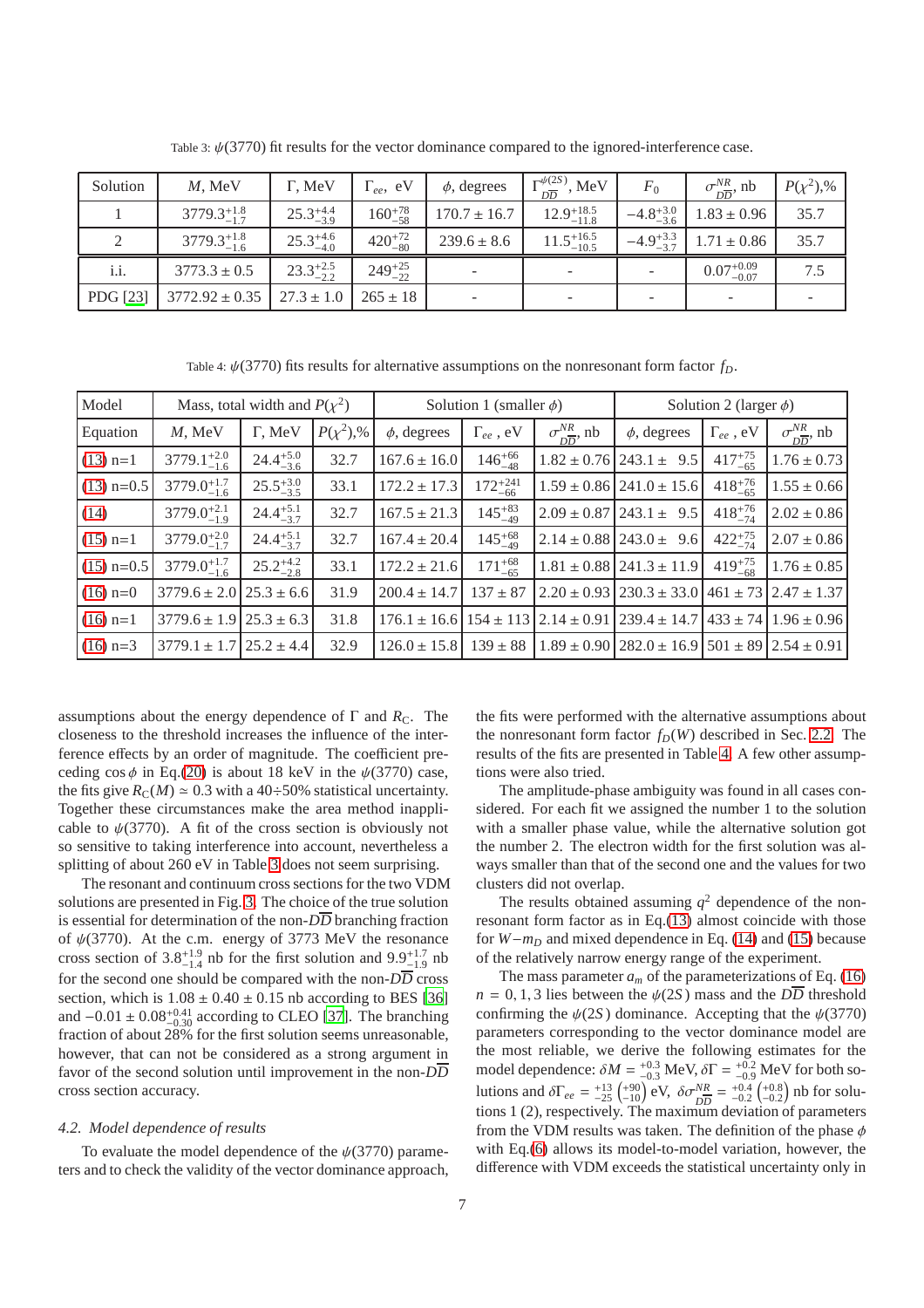the cases [\(16\)](#page-3-6)  $n = 0, 3$  due to a relatively large imaginary part of the nonresonant form factor fitted in these cases.

We also fitted our data with the anomalous line shapes considered in the Ref. [\[16\]](#page-9-15) by BES where a sum of two noninterfering Breit-Wigner cross sections and a sum of two destructively interfering amplitudes were referred to as Solution 1 and Solution 2, respectively. The parameters of the amplitudes were fixed according to Ref. [\[16\]](#page-9-15), the two free parameters were introduced to correct the general normalization and the shift of the energy scale. The  $\psi(3770)$  scale correction averaged for two shapes is  $1.042 \pm 0.052$  at the energy shift of  $0.92 \pm 0.51$  MeV which demonstrates rather good consistency of KEDR and BES data in general. The chi-square probabilities  $P(\chi^2)$  are 25.4 and 30.3% for the solutions 1 and 2, respectively, compared to 35.7% for the vector dominance fit. Both shapes provide a better description of the data than the single Breit-Wigner amplitude not interfering with the nonresonant one ("i.i". case in Table [3\)](#page-6-0) due to increase of the resonant yield below 3765 MeV. In addition, the destructive interference in Solution 2 reduces the resonant yield above 3790 MeV but that does not improve significantly the general fit quality because of the growth of the peculiarity in the 3765÷3780 MeV energy region absent in our case. Accounting for the resonance–continuum interference with a Breit-Wigner resonance amplitude provides the best fit of our data although with our statistics we can not exclude the shape anomaly reported reported in Ref [\[16](#page-9-15)]. It is worth noting that interference of the  $\psi$ (3770) structure with the continuum  $D\overline{D}$  amplitude should be considered for any shape assumed.

## <span id="page-7-2"></span>*4.3. Correction for residual background*

The residual machine background is about 2% of the observed *uds* cross section for the scan of 2006 and five time less for the scans of 2004 (Sec. 6.3 of the preceding Letter). The estimated numbers of background events are  $445 \pm 97$  and  $24 \pm 7$ , respectively, whereas the total number of multihadron events selected above the  $D\overline{D}$  threshold is 33678.

To evaluate the impact of the residual background on the resulting fit parameters, the background admixture was changed in a controllable way. To do so, we prepared a few samples of background events passing some loose selection criteria but rejected by the multihadron ones. At each data point *i* the number of multihadron events  $N_i^{mh}$  was replaced with  $N_i^{mh} + f \cdot N_i^{bg}$  $\frac{\partial g}{\partial i}$ where  $N_i^{bg}$  $\frac{b}{i}$  is the number of events in the background sample The fits with the modified number of events show that the variations of all fit parameters are proportional to *f* in the case  $|f| \cdot N_i^{bg} \ll N_i^{mh}$ . Selecting the negative *f* values at which the total number of subtracted events matches the expected background admixture and taking into account a small detection efficiency change, we obtain the corrections for the fit parameters presented in Table [5.](#page-7-1) The systematic uncertainties quoted include those of the background admixture estimate and the variation of corrections obtained using different background samples.

## <span id="page-7-0"></span>*4.4. Systematic uncertainties*

The main sources of systematic uncertainty in  $\psi(3770)$  parameters are listed in Table [6.](#page-8-0)

Table 5: Correction to fit results compensating the bias due to the background admixture.

<span id="page-7-1"></span>

| Correction                                    | Solution 1       | Solution 2       |
|-----------------------------------------------|------------------|------------------|
| $\delta M$ , MeV                              | $-0.06 \pm 0.06$ | $-0.06 \pm 0.06$ |
| $\delta\Gamma$ , MeV                          | $-0.4 \pm 0.3$   | $-0.4 \pm 0.3$   |
| $\delta\Gamma_{ee},\%$                        | $-3.9 \pm 2.9$   | $-1.5 \pm 1.1$   |
| $\delta \sigma^{NK}$ , %                      | $+1.5 \pm 0.5$   | $+1.5 \pm 0.5$   |
| $\delta \overline{R}$ <sup>2004</sup><br>$\%$ | $-0.5 \pm 0.3$   | $-0.5 \pm 0.3$   |
| $\delta \overline{P}^{2006}$<br>$\%$          | $-2.5 \pm 1.0$   | $-2.5 \pm 1.0$   |

When the resonance-continuum interference is taken into account, the multihadron cross section becomes rather sensitive to the non- $D\overline{D}$  fraction of  $\psi(3770)$  decays. It was varied from zero to 0.16 as was mentioned in Section [3.2.](#page-3-7) The variations of the  $\psi(3770)$  mass and total width were 0.3 and 0.1 MeV, respectively. The shift of the electron width was +8.8% for the first solution and -2.3% for the second one.

The uncertainty on the  $R_0$  value used to specify the energydependent width [\(8\)](#page-2-0), [\(9\)](#page-2-3) of about 25% (Refs. [\[30,](#page-9-29) [31\]](#page-9-30)) leads to these of 0.3 MeV both in the mass and total width. When the interference is ignored, the sensitivity to  $R_0$  variations reduces by a factor of 3.

The uncertainties due to that of the branching fraction ratio for  $D^0\overline{D}^0$  and  $D^+D^-$  are about 0.1 MeV for the mass and total width. Approximately the same uncertainties are obtained because of the *D* meson masses. The estimates were obtained by variation of the values within their errors quoted by PDG.

To estimate uncertainties due to the inaccuracy of the *DD*π cross section treatment at the edge of the energy range of the experiment, we used two methods: shrinking of the fit range and assumption of the linear dependence on the *D*-meson c.m. velocity instead of the cubical one in Eq. [\(10\)](#page-2-5). The latter corresponds to variation of the effective interaction radius  $R_0$  for  $D\overline{D}\pi$  states from zero to infinity. The variations of the mass, total width and electron width do not exceed 0.15 MeV, 0.05 MeV and 1%, respectively.

The systematic uncertainties due to the energy dependence of the detection efficiencies shown in Table [2](#page-3-2) can be neglected in all cases except  $\varepsilon_{uds}$ . The latter together with the energy dependence of the radiative correction factor and possible *Ruds* variation determine the power in the expression [\(18\)](#page-4-1) used to parameterize the light quark contribution to the multihadron cross section. The radiative correction factor  $1 + \delta_{uds}^{RC} = 1.125 \pm 0.022$ was calculated according to Ref. [\[18\]](#page-9-17) using the vacuum polarization data compilation by the CMD-2 group reviewed in Ref. [\[38](#page-9-37)]. The error quoted includes the uncertainty of the detection efficiency dependence on the mass of the hadronic system produced via ISR and that of the vacuum polarization data. We explicitly considered the  $J/\psi$  tail in the cross sec-tion [\(1\)](#page-1-2), thus the correction factor is  $14 \div 9\%$  less than that used in Ref. [\[32\]](#page-9-31) and its variation in the experiment energy range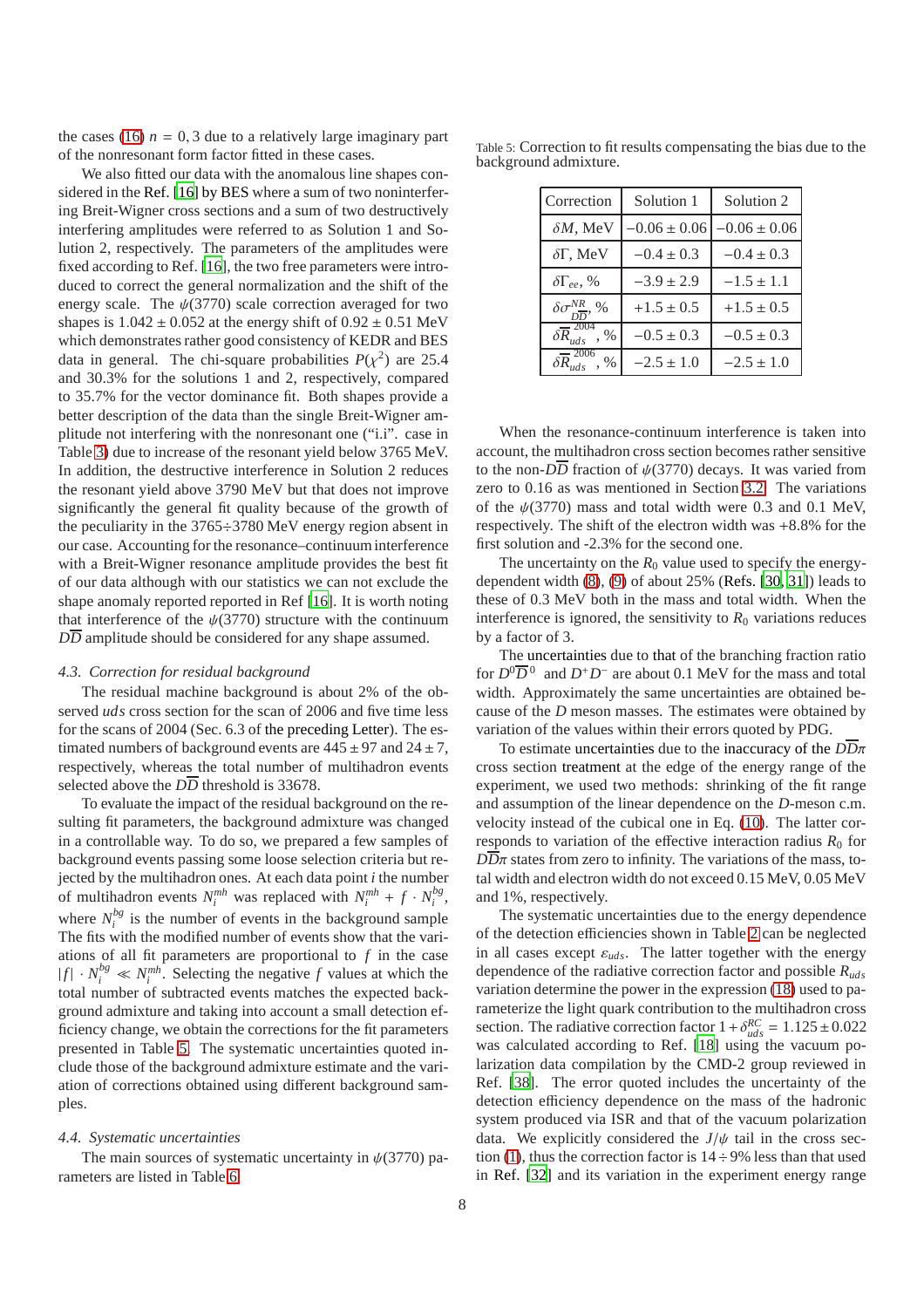<span id="page-8-0"></span>Table 6: Systematic uncertainties on the  $\psi(3770)$  mass, total width and electron partial width. For the latter the uncertainties of two solutions are presented where different. The uncertainty on the nonresonant  $D\overline{D}$  cross section is also presented.

| Source                                                | M[MeV] $\Gamma$ [MeV] $\Gamma_{ee}$ [%] $\sigma_{\overline{2}}^{NR}$ [%] |                    |                               |                 |  |  |  |
|-------------------------------------------------------|--------------------------------------------------------------------------|--------------------|-------------------------------|-----------------|--|--|--|
| Theoretical uncertainties and external data precision |                                                                          |                    |                               |                 |  |  |  |
| $\mathcal{B}_{n\overline{D}}$                         | $+0.0$<br>$-0.5$                                                         | $+0.0$<br>$-0.2$   | $^{+8.8}_{-0}/^{+0}_{-2.3}$   | $+0$<br>$-12.$  |  |  |  |
| $R_0$ value in $\Gamma(W)$                            | 0.3 <sup>2</sup>                                                         | 0.3                | 2.                            | 1.5             |  |  |  |
| $\Gamma_{D^0\overline{D}{}^0}/\Gamma_{D^+D^-}$        | 0.1                                                                      | 0.1                | 0.4                           | 0.8             |  |  |  |
| $D, D$ masses                                         | 0.06                                                                     | 0.04               | 0.3                           | 0.5             |  |  |  |
| $DD\pi$ cross section                                 | 0.15                                                                     | 0.05               | 1.                            | 2.              |  |  |  |
| Detector and accelerator related uncertainties        |                                                                          |                    |                               |                 |  |  |  |
| Det. efficiency variation                             | 0.03                                                                     | 0.04               | 2.4                           | 5.              |  |  |  |
| Hadronic event selection                              | 0.3                                                                      | 0.3                | 3.                            | 5.              |  |  |  |
| Residual background                                   | 0.06                                                                     | 0.3                | 2.9                           | 3.              |  |  |  |
| Luminosity measurement                                | 0.1                                                                      | 0.1                | 2.                            | 2.              |  |  |  |
| Beam energy                                           | 0.03                                                                     |                    |                               |                 |  |  |  |
| Sum in quadrature                                     | $+0.48$<br>$-0.69$                                                       | $+0.54$<br>$-0.58$ | $+10.5$ /+5.7<br>$-57/$ $-61$ | $+8.$<br>$-14.$ |  |  |  |

does not reach 0.1%. The precise *R* measurements at  $W = 3.07$ and 3.65 MeV [\[33\]](#page-9-32) do not indicate essential *Ruds* variation, thus we concluded that the *uds* efficiency variation dominates in the uncertainty of the power  $1-\delta$ . Performing the fits with different values of  $\delta$  we evaluated the uncertainty of the  $\psi(3770)$  parameters as 0.03 MeV, 0.04 MeV and 2.4% for the mass, total width and electron width, respectively. Compared to that, the energy dependence of  $\varepsilon_{D\overline{D}}$  gives only a 0.5% bias of the electron width and a few keV shifts of the mass and total width.

The sensitivity of the mass and width to the criteria of the multihadron event selection was checked by changing cuts on the energy deposited in the calorimeter and conditions on the number of tracks. The results were stable within 0.3 MeV. The detection efficiency uncertainty due to inaccuracy of the *D*meson decay ratios [\[23\]](#page-9-22) used for the simulation contributes 2% to the electron width uncertainty. The dependence on the choice of the selection criteria increases it up to 3%. The sensitivity to the event selection criteria is partially due to the influence of the residual background. We ignore that and treat the background correction as an independent uncertainty source which makes the uncertainty estimates more conservative.

Uncertainties due to the luminosity measurement instability are less than 0.1 MeV for the mass and width. The accuracy of the absolute luminosity measurements discussed in the preceding Letter contributes less than 2% to the electron width uncertainty. The uncertainty on  $\psi(3770)$  mass due to the beam energy determination does not exceed 30 keV.

#### **5. Summary**

The parameters of the  $\psi$ (3770) meson have been measured using the data collected with the KEDR detector at the VEPP-4M *e*<sup>+</sup> *e*<sup>−</sup> collider. Interference of resonant and nonresonant production essential in the near-threshold region has been taken into account.

Our final results on the mass and width of  $\psi(3770)$  are:

$$
M = 3779.2 \, {}^{+1.8}_{-1.7} \, {}^{+0.5}_{-0.7} \, {}^{+0.3}_{-0.3} \, \text{MeV},
$$
\n
$$
\Gamma = 24.9 \, {}^{+4.6}_{-4.0} \, {}^{+0.5}_{-0.6} \, {}^{+0.2}_{-0.9} \, \text{MeV},
$$

The corrections applied to the fit results are listed in Table [5.](#page-7-1) The third error arises from the model dependence. It was estimated comparing the results obtained under the assumption of vector dominance in the *D*-meson form factor (quoted values) and under a few alternative assumptions which do not imply vector dominance. The quoted model errors do not include possible deviations of the resonance shape from the Breit-Wigner one with usual assumptions about the total width energy dependence, which are predicted, e.g., in the coupled-channel model [\[29](#page-9-28)].

The result on the  $\psi(3770)$  mass agrees with that by BaBar also taking into account interference (Ref. [\[10\]](#page-9-14)) and is significantly higher than all results obtained ignoring this effect. The mass values obtained studying *B*-meson decays by BaBar [\[9](#page-9-13)] and Belle [\[8](#page-9-12)] are lower but do not contradict to our measurement.

We got two possible solutions for the  $\psi(3770)$  electron partial width and the radiatively corrected nonresonant  $D\overline{D}$  cross section at the mass of  $\psi(3770)$ :

(1)  $\Gamma_{ee} = 154^{+79+17+13}_{-58-9}$   $_{-25}^{48}$  eV,  $\sigma_{\overline{DD}}^{NR} = 1.4 \pm 0.7^{+0.1}_{-0.2}$   $_{-0.2}^{+0.1}$  nb, (2)  $\Gamma_{ee} = 414^{+72+24+90}_{-80-26-10}$  eV,  $\sigma_{\overline{DD}}^{NR} = 1.3 \pm 0.7^{+0.1}_{-0.2}{}^{+0.6}_{-0.2}{}^{+0.6}_{-0.2}{}^{+0.6}_{-0.2}{}^{+0.6}_{-0.2}$ 

The phase shifts of the  $\psi(3770)$  amplitude relative to the negative nonresonant amplitude are  $171 \pm 17$  and  $240 \pm 9$  degrees for solutions (1) and (2), respectively.

Most of potential models support the first solution and can barely tolerate the second one. The increase of the  $\psi(3770)$ mass according to the BaBar and KEDR measurements implies the decrease of the 2*S* -1*D* mixing used in potential models to rise the electron width value above 100 eV (Refs. [\[39](#page-9-38), [40,](#page-9-39) [41](#page-9-40), [42\]](#page-9-41) and the reviews [\[43](#page-9-42), [44](#page-9-43)]). The correct choice of the true solution is extremely important for a determination of the non- $D\overline{D}$  fraction of  $\psi$ (3770) decays.

Because of the large uncertainty the solution (1) does not contradict formally to the previously published results, which do not take the interference effect into account, the solution (2) is only two standard deviations higher than the current world average. However, the qualitative consideration and numerical estimates confirm that the impact of the resonance–continuum interference on the resulting electron width value is large, therefore the resonance parameters obtained taking into account interference can not be directly compared with the corresponding values obtained ignoring this effect.